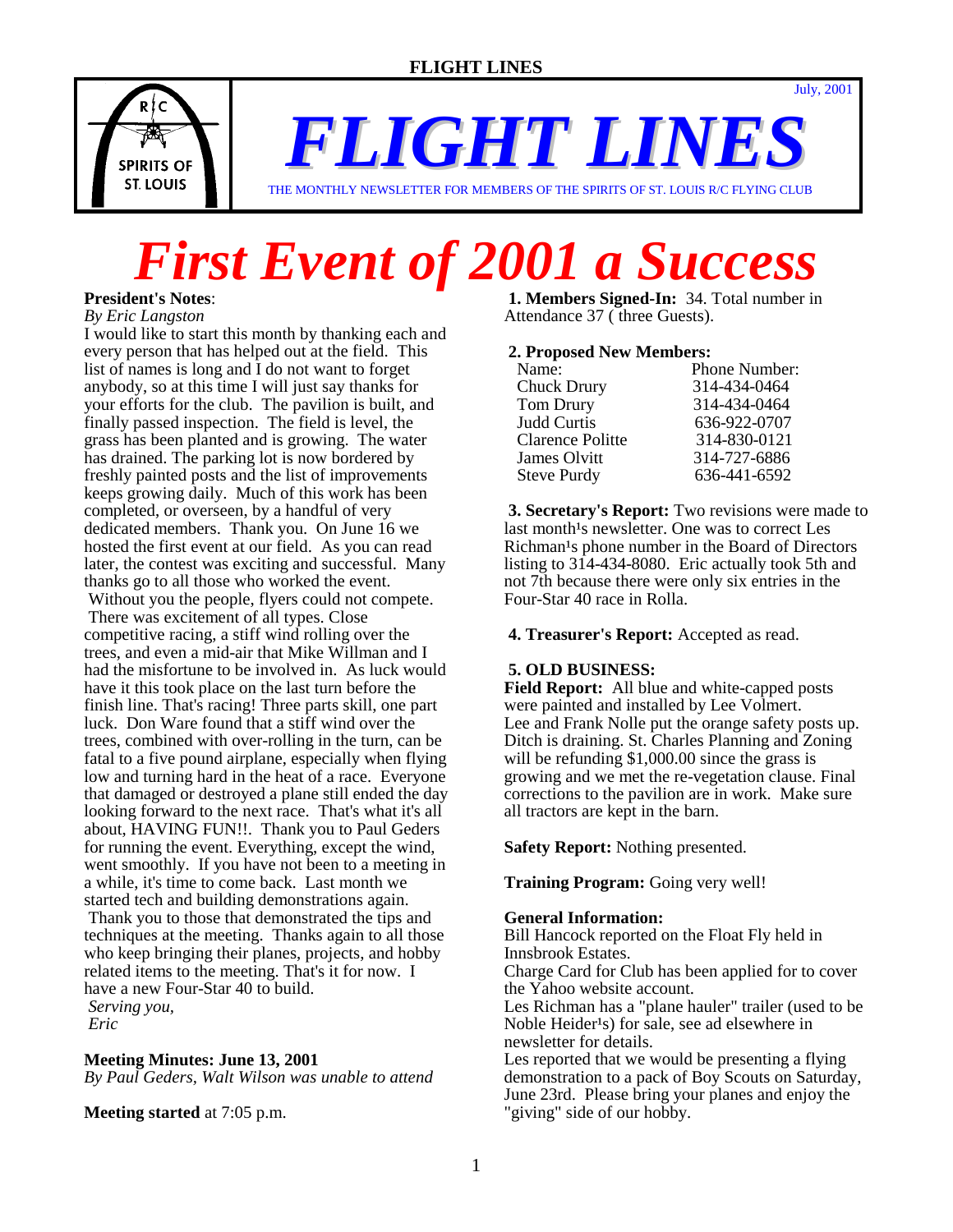## **6. NEW BUSINESS:** No New Business.

**7. Meeting Activity:** Bob Rolf introduced Don Fitch who gave a talk on how wings can be built without warps and how to take them out of a wing if you have one.



*George Cooper demonstrates his plane-locating buzzer (see text).* 



*Steve Purdy holds his "A" Dominator 200 with a high-revving Russian engine (see Text).*  Bob Rolf then introduced George Cooper who gave a presentation on a "buzzer" type airplane locator. When the transmitter is turned on the buzzer shuts off (receiver is on). If airplane crashes, simply turn off your transmitter and listen for "annoying" buzzer. He sells the kit for \$5.00 and assembled for \$10.00. They come in both a 4.8 volt version (that will work with a 5 cell 6 volt pack) and a separate 9 volt battery version.

Steve Purdy showed his "A" Dominator 200 with a Russian engine that turns a 4-1/8" x 4" prop at 41,000 RPM. Good looking airplane.

Lee Volmert showed his "toy airplane" that was given to him by his daughter. It comes from Arcadia, Illinois and was built by an Amish fellow. It is one of only three built. It weighs 15 pounds, because it is made from solid oak.



*Lee Volmert shows his Amish-built, solid oak, "Toy Airplane" (see text).* 



*Bob Fiely shows his Sig 450 Midget Mustang. The engine is a K&B quickee 40 rear exhaust type and the radio is Futaba four-channel. It hasn't been flown to date.* 

Paul Geders showed his Four-Star 40 that he will be racing this coming weekend

# **Reward--\$50.00--Reward**

I will pay a \$50.00 reward for the return of my Roadrunner plane, including the engine and all major parts. It's in the cornfield north of our field, about 1/4 mile from the runway and about halfway between the pilot's box and Amrein Road.

The wing is white, the fuselage is purple, it has a Super Tigre 3000, a gyro and smoke system. Les Richman, 314-434-8080.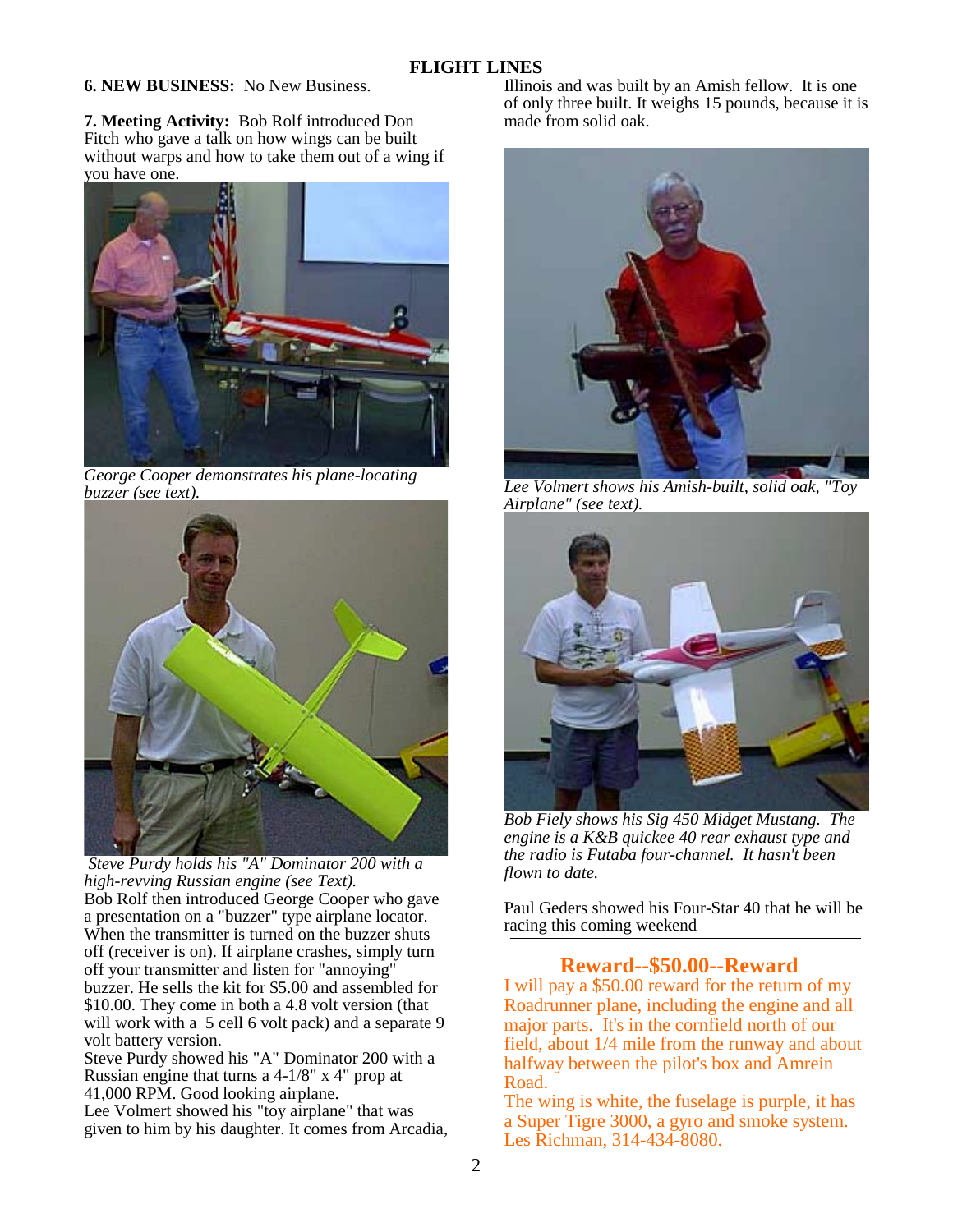

*Flyers, callers and workers line up with some of the surviving planes at the conclusion of the first ever Four-Star 40 and Warbirds Unlimited race at our new field on June 16. Eric Langston and Mike Willmann hold the results of a mid-air crash at the west pylon. Later, Don Ware suffered an accident he blamed on wind shear at the same pylon.* 



 *Christina Ware called for Dad Don to win the first two heats handily with his Warbirdswinning Dynaflite F4U Corsair. The O.S. .46 SF pumper hauled it very capably until the fire went out on takeoff, in the third heat, for a zero. He won the fourth heat but damaged the rudder on landing, so finished with a backup plane.* 

## **The Race Report**

## *By Paul Geders*

First, we want to thank the workers. Without them the rest of us would not have had the fun we had! They are; Steve Cross, Frank Nolle who won the workers prize; a Sig Four-Star 40 kit, George Cooper, Jim Rawlings, Cliff Nolle, Russ Watts, Ralph Amelung, Gene Jones, Bob

Rolf, Andrew Rolf, Ed Radginski, Josh Radginski, and Les Richman. Thank you, thank you, and thank you! Thanks also to Eric, who co-CD'd and who is going to do the next race, right Eric? We had seven entrants in Four-Star 40 and three in Warbirds. Steve Ramonczuk flew Bob Fiely's airplane. They entered as a team.

Finish and final points in Warbirds were:

| 1st. Don Ware      | 16 points                                 |
|--------------------|-------------------------------------------|
| 2nd. Paul Geders   | 14 points $*$                             |
| 3rd. Eric Langston | 14 points                                 |
| .                  | $\sim$ $\sim$ $\sim$ $\sim$ $\sim$ $\sim$ |

\* = tie breaker, and winner of Best of Show.



*Paul Geders holds his class-winning Four-Star 40. The very colorful bird is powered by the usual Super Tigre GS 40.*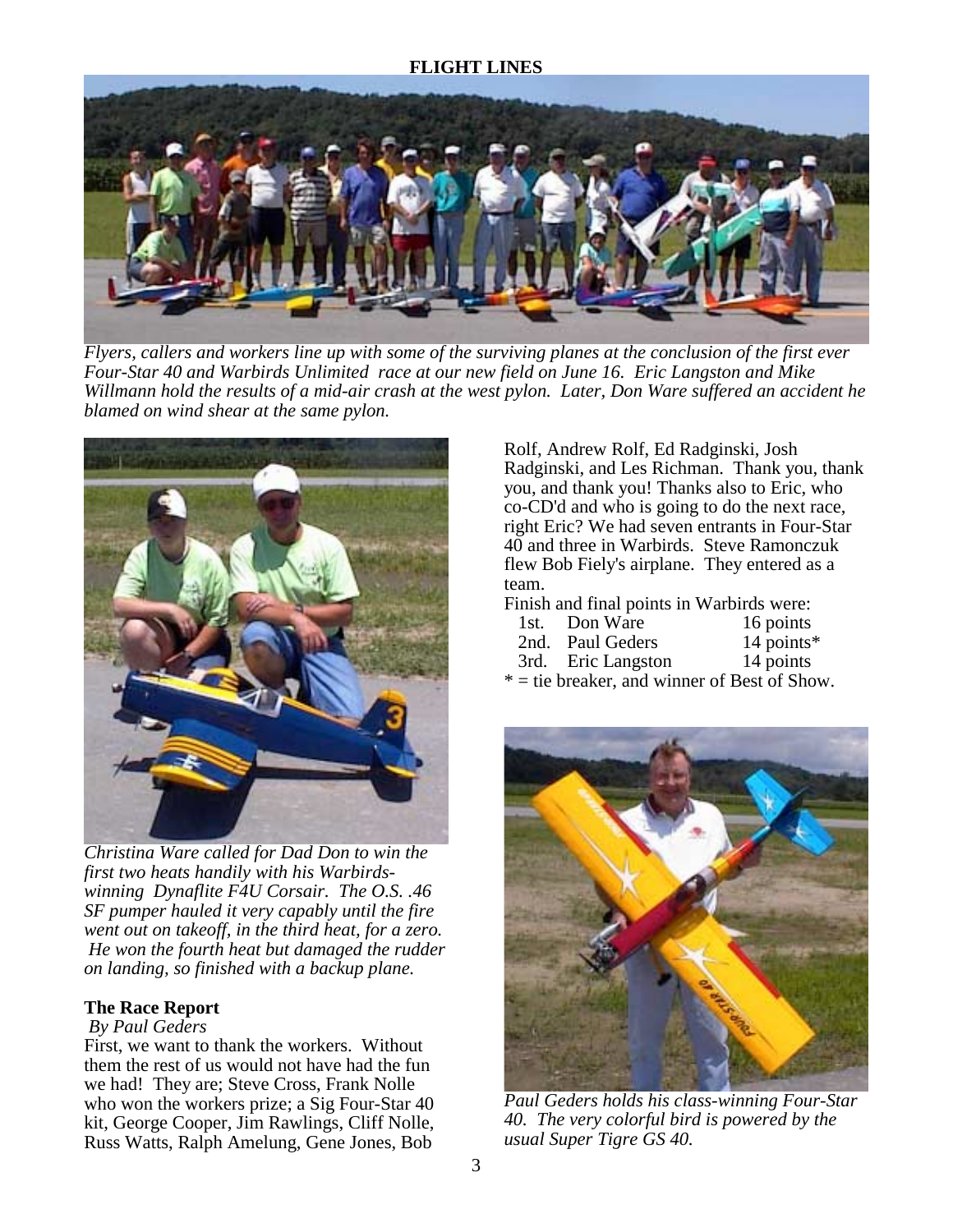Finish and final points in the Four-Star 40 race were:

| 1st. | Paul Geders                         | 24 points |
|------|-------------------------------------|-----------|
| 2nd. | <b>Ralph Doyle</b>                  | 20 points |
| 3rd. | Don Ware                            | 17 points |
| 4th. | Pat Keebey                          | 11 points |
| 5th. | Steve Ramonczuk/Bob Fiely 10 points |           |
| 6th. | Mike Willmann                       | 4 points  |
| 7th. | Eric Langston                       | 3 points  |



*Bob Fiely and Ralph Doyle hold their Four-Star 40's. All were powered by Super Tigre GS 40's and built in strict accordance with the instructions in the box in an attempt to make the competition equal. There was some variation in the top RPM attained by the engines, but no one ran away from the others.*

Eric, while running in 1st and lapping some others, mid-aired with Mike Willmann who was running 4th in the second round. Tough break! Don Ware "over rotated" and the wind slammed him into the ground in round four. He lost his primary plane but finished the day with his backup. Only Don and Eric landed once each with their motors running in Warbirds. I deadsticked every time, then I found out at the end of the race, that I didn't have a big enough tank. I had just enough to get airborne and mill a little bit and finish the race with less than a lap left in the tank.

Out of the ten heats of Four-Star 40 (five rounds) there was only one cut in round two, heat two, and two cuts by one person in round three, heat two. Nobody wanted to cut. The planes were very evenly matched. The person who hit the starting line first usually won. This was anybody's race to win and the playing field was certainly leveled by exchanging props every heat.



*Racers fire up their engines for a Four-Star 40 heat.* 



*Racing would be impossible without the workers! Lap counters included Steve Cross, Russ Watts, Cliff Nolle and Jim Rawlings.* 



*Pat Keebey steers, Steve Cross tells him when. Steve Ramonczuk is at right.*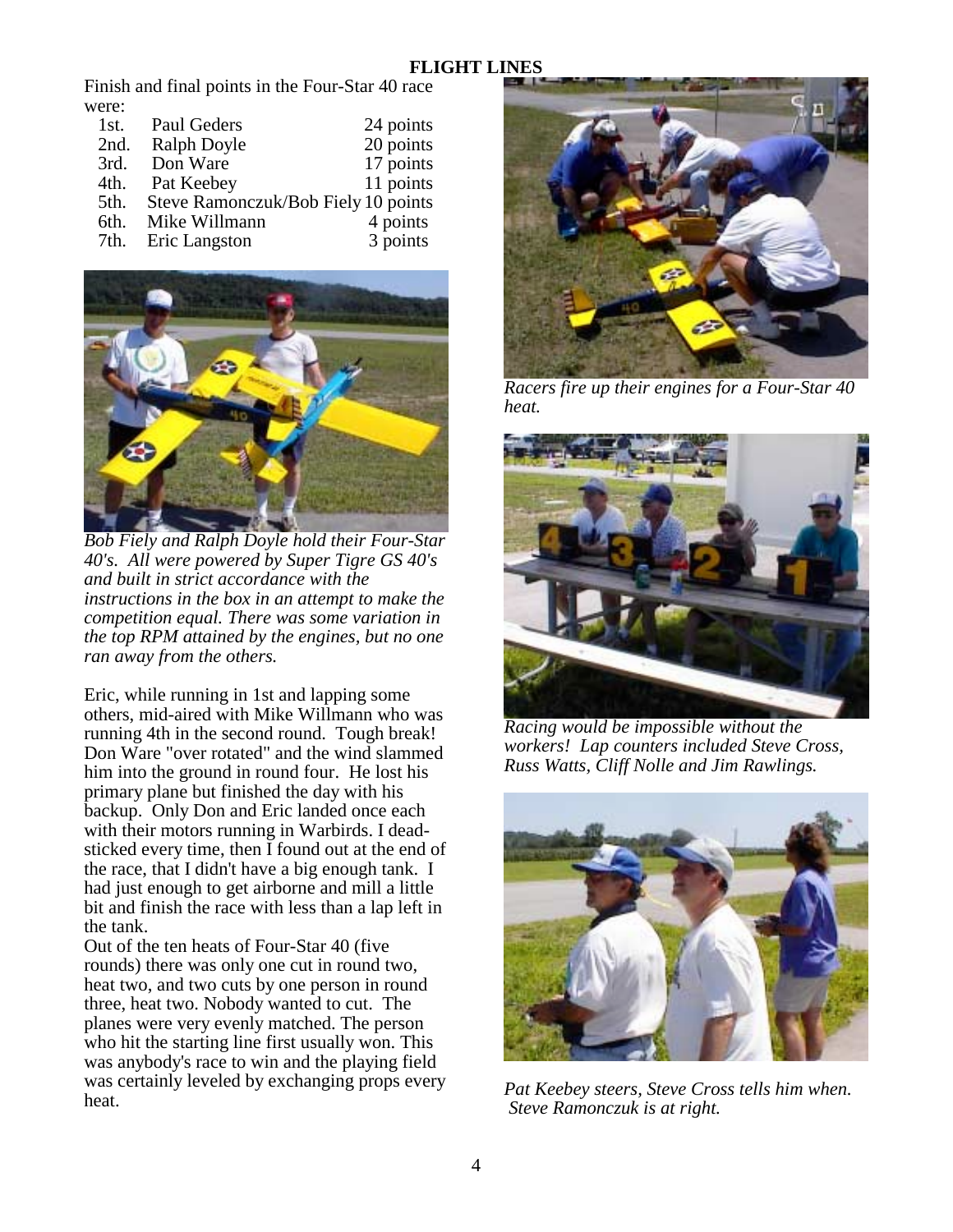# **Third Race in Series Will Be July 22.**

The third race in this series will be at Vichy Airport in Vichy, Missouri. This is the only one this year that will start at 12:00 Noon. Four-Star 40's and Silver Class Warbirds will race. Contact Don Ware at 1-573-364-1975 or e-mail at: **waredpc@fidnet.com**

## **GSLMA MINUTES, JUNE 6, 2001 MEETING**

## *By Pat Keebey*

I have not received the minutes from the GSLMA meeting of June 6, 2001. Secretary Ray Galina was not present and I'm not sure when (or if) the official minutes will be mailed.

 A. The Air Show has been cancelled due to lack of a C.D. or interest from the clubs representing GSLMA.

 B. All Slow and Park flyers must have AMA membership to fly at Buder and must post card on frequency board.

 C. The Flying Rules and Rules of Conduct is Ordinance 616.180.

 D. June 14 (Thursday) the R/C Flying site is closed for the Sam R/C Old Time Free Flight Contest from 9:00 a.m. to 4:00 p.m.

 E. On June 23 there will be an Open Electric Fun Fly at the Boeing Flying Field.

 F. The Buder R/C Flying Site will be closed the 5th weekend in July. The dates are July 28 and 29. There will be a Frisbee Tournament.

 G. The Thermalleers have a Free Flight Contest scheduled for October 2 with a rain date of October 9, 2001.

**The next GSLMA** meeting will be Tuesday, July 3, 2001 at 8:00 p.m. at the St. Louis County Library on South Lindbergh.



*Demitrius Lewis with his Hobbico Superstar. A Super Tigre GS .40 pulls it very capably.* 



*Jeff Muhs shows his Saito .80 Four-Stroke powered Sig Somethin' Extra. A very lively performer with this much power!* 



*Willie Blanchard shows his Sig Astro Hog. Saito .52 four-stroke power is more than enough!* 

# **Wright Flyers Annual Float Fly**

*By Bill Hancock*

On Saturday, May 26, flyers from several area clubs participated in the Sixth Annual Memorial Day Float Fly at Innsbrook Estates, near Wright City, Missouri. Don Vetrone of the Wright Flyers was Event director and his club and the Boeing R/C Club shared hosting. The event is designed as a challenge for R/C flyers from the area and as an entertaining spectator event for Innsbrook residents. It was a bright and beautiful day with irregular gusting winds, but everyone who tried got his plane in the air.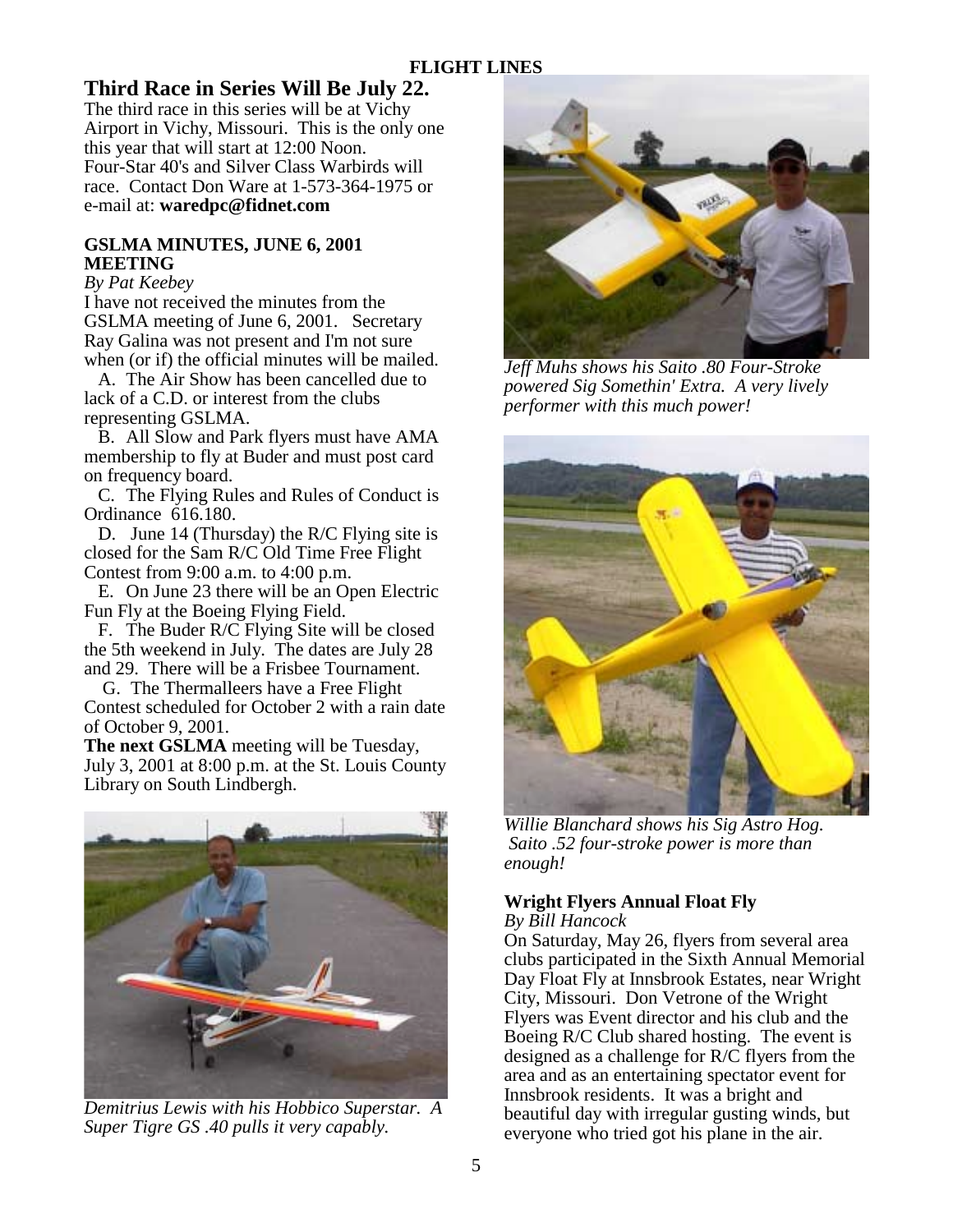Participating Spirits included Russ Watts with his Saito .56 Four Stroke-powered Balsa U.S.A. Stik (picture was in last month's Flight Lines), Bill Hancock with his O.S. .40-powered Goldberg Falcon (also in last month's Flight Lines) and ex-Spirit Jack Douglas with a floatequipped Sig Skybolt. George Cooper, his wife, Frank, Anna and Cliff Nolle, Ozzie Barron and Claud Wade came to see what all the hype was about.

There were a total of twelve pilots participating, from the three clubs, with some having more than one airplane. A great variety of planes were present, including some electric seaplanes, both .40 and .60 sizes and one beautiful 1.20 powered Macchi M-39 Racer. One Park Flyer achieved a negative 10 mph in the gusting wind.



*Event Director Don Vetrone of the Wright Flyers with his Tiger 60, powered by an O.S. 91 FS Surpass.* 



*Boeing R/C Club member Tom Ramsey shows his beautiful Macchi M-39 Schneider Trophy Racer. Power is believed to be an O.S. 1.20 FS.* 

Other people brought several fascinating planes for static display. Don Vetrone reported that this year's event was, by far, the largest and

most successful to date. We look forward to next year!

# **The Last Word:**

## *By Walt Wilson*

A lot of you have asked whether anyone has found and returned my Stik 40 which is lost in the "Rain Forest" The answer is no, and with the Missouri rising into the area beyond the levee, it probably never will be found. I don't blame people for not looking. I wouldn't go in there! The underbrush is very dense and who knows what's living in there. Jeff Muhs, a newcomer to our club, told me about an experience he had at the field where he flew before moving here. He had a plane go down in a wooded area similar to ours. He was flying alone at the time. He went into the woods looking for it. He came upon a wet area and, as he tried to cross it, he realized that it was quicksand! He began to sink and, the more he struggled, the faster he sank! When it got up to his knees, he realized that he was really in trouble and began to think "I'm going to die here and nobody will even know where I am"! He took off his sun glasses and threw them to the side of the quicksand hoping that maybe someone would at least have a clue where to look for the body! Then he saw some weeds within his reach. He lunged across the surface and just barely reached the weeds. A little at a time, he pulled himself out of the muck and to solid ground. Scary story, huh? If you lose a plane in our "Rain Forest" and decide to go look for it, don't go alone! Recently, Anna Nolle called and asked if I knew the phone number for the guy who used to retrieve planes from trees in Creve Coeur. It seems that she planted her pride and joy in one of the taller ones in our "Rain Forest". The man who retrieved planes at our old field is no longer interested. At my wife Suzi's suggestion, I referred her to a gentleman who has trimmed some trees for us in recent times. He climbs trees like we climb steps only he goes faster! He looked the situation over and told her he would get it as soon as the water goes down around the tree in question. As it turned out, the wind blew the plane out of the tree and Anna

retrieved the remains a couple of days before this was being written. If you should need plane-from-tree retrieval, he can be reached at: Basler Tree Service, 636-947-8207.  *Gotta go build!*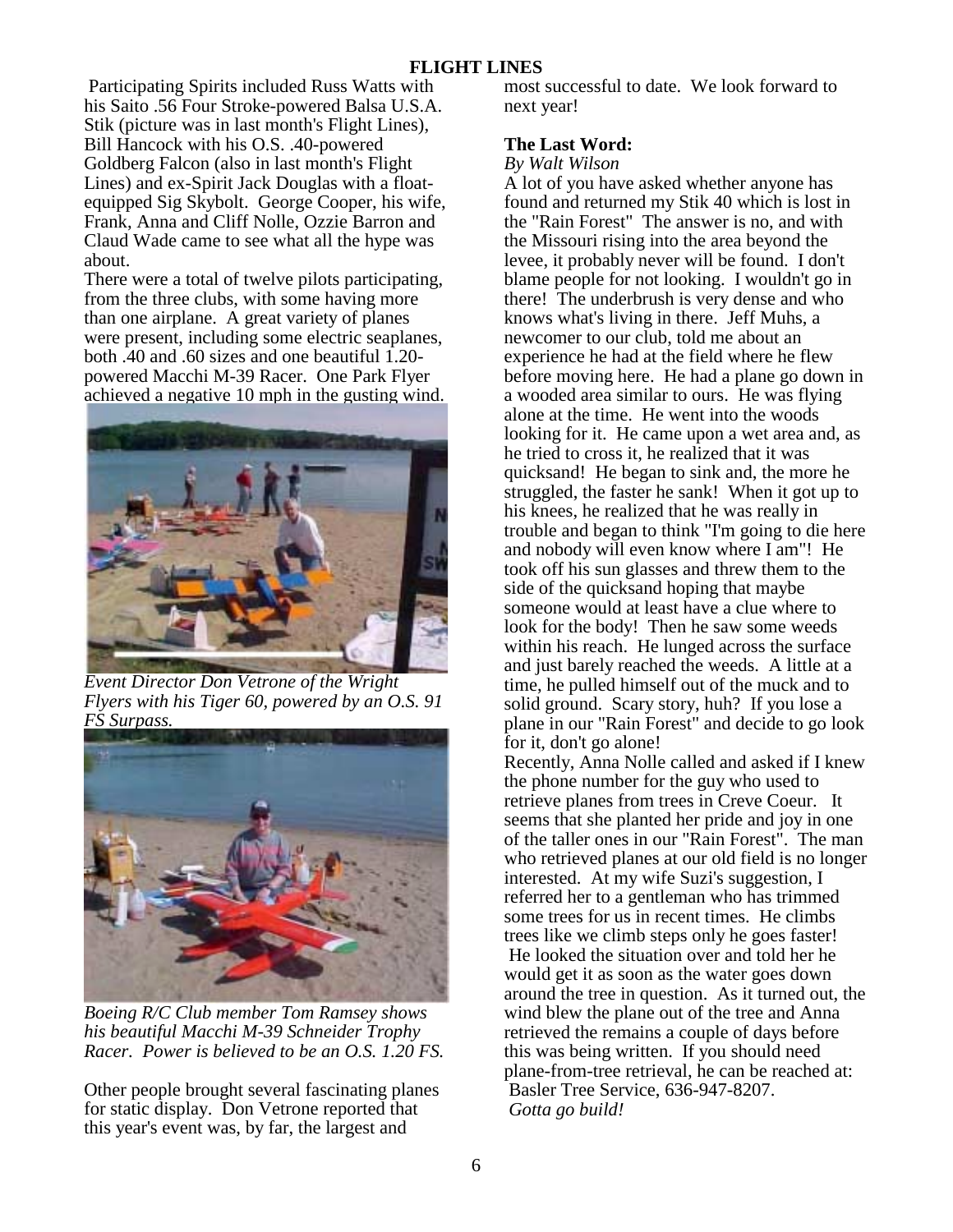

*Ted Macaig, a former Tether Car racer, sent me this picture of his Mini-Cirrus. That's a cigarette pack next to it! It's a four-cylinder, four-stroke engine with dual carburetors and a total displacement of 2 cc. He's building a Tether Car scale model of Henry Ford's 1903 Model 999 world record racer to be powered by this engine. He also flies R/C and Control Line planes in Florida, where he lives.* 

#### **Airplane Trailer For Sale**

This special-built trailer will hold a seven (7) foot wingspan plane, plus wings and field box. It's fully padded, lined with rug material and has tie-downs. It's licensed, inspected and titled. It includes lights, U-Haul plug, fits a 1-7/8 inch ball and has a spare wheel and tire. This is the trailer Nobel Heider once used. I'll take \$350.00 for it. Call Les Richman at 314-434-8080 or e-mail at: **citabria77@aol.com**.

# **Quit Flying Sale**

| Trainer with 40 engine and 6 channel Airtronix radio ready to fly | \$200.00   |
|-------------------------------------------------------------------|------------|
| Trainer ready for engine and radio, has been flown ARF            | 75.00      |
| Mack the Knife with Rossi 45, and tuned pipe, FX622 JR radio      | 500.00     |
| 6 Channel Airtronics Radio with servos                            | 100.00     |
| Super Sportster 40 in the box                                     | 60.00      |
| Great Planes Lear Jet, needs repair                               | 25.00      |
| Royal Monokote iron                                               | 15.00      |
| Century 21 Monokote Iron                                          | 20.00      |
| Fuel                                                              | Make Offer |
| Digital voltmeter                                                 | Make Offer |
| Digital Mini Tachometer                                           | 25.00      |
| <b>Electric Starter</b>                                           | 10.00      |
| <b>Flight Box</b>                                                 | Make Offer |
| 2 Nicad Starters                                                  | Make Offer |
| 2 Webra 40 engines, each                                          | 20.00      |
| 1 Super Tigre 40 engine                                           | 50.00      |
| 1 Super Tigre 40 engine                                           | 40.00      |
| O.S. 46 SF                                                        | 50.00      |
| Monokote rolls each                                               | 9.00       |
| Retractable landing gear new Spring Air                           | 75.00      |
| Lots of small parts and accessories                               | Make Offer |
| All must go, lots of building supplies and tools                  | Make Offer |
| Call John Clark at: 314-521-0959, Work Number: 314-522-3330       |            |